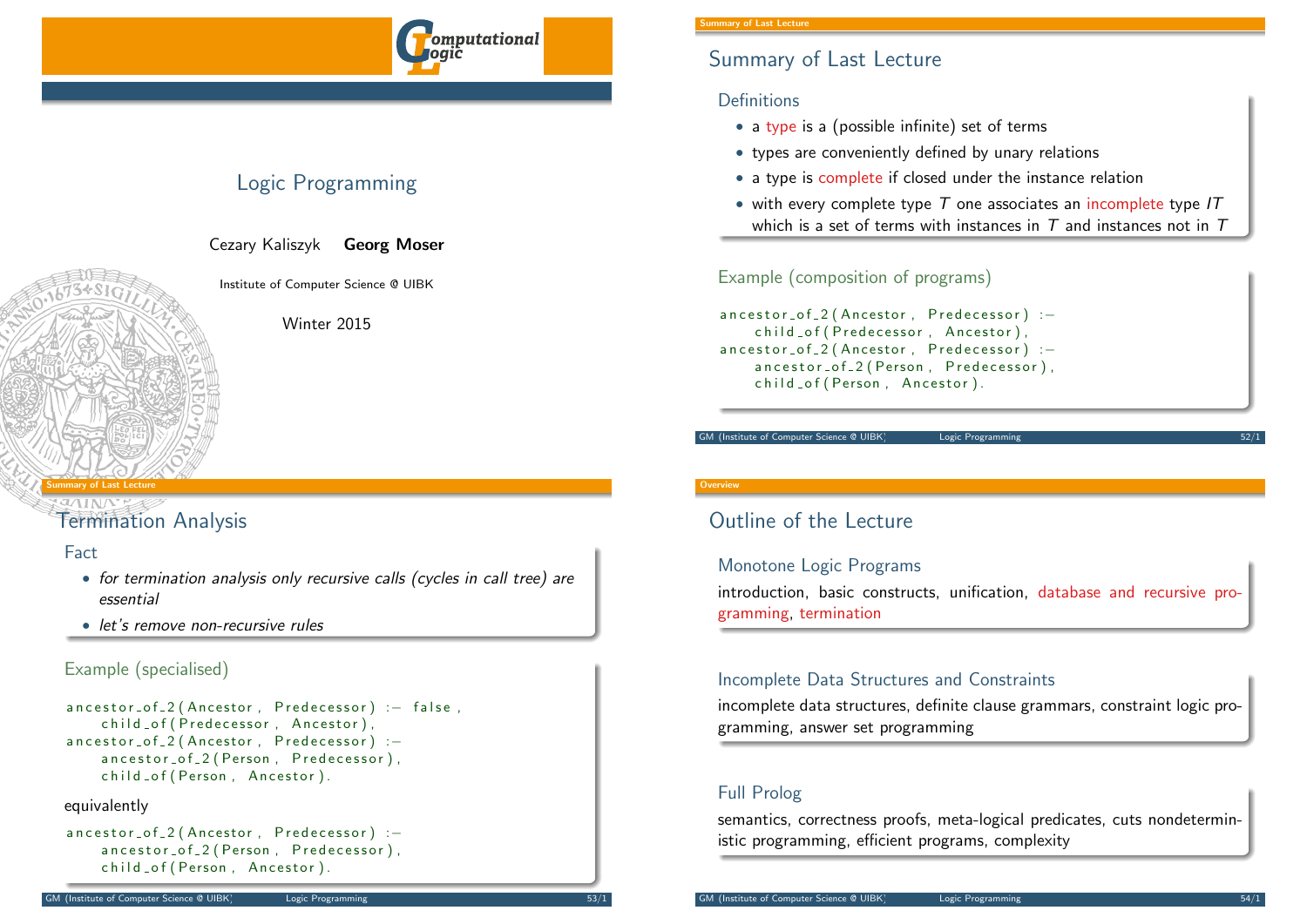# Composition of Programs

### five steps to implement relation R

- $\blacksquare$  look up existing definitions of relation  $R$ 
	- family relations
	- train tables
- 2 define types of individual data
	- is number
	- mainly for documentation
- 3 think up a suitable name
	- convert a verbose description into a name
	- child of
- 4 write assertions (use cases)
- 5 write the actual program

GM (Institute of Computer Science @ UIBK) Logic Programming

#### Database Programming

# <span id="page-1-0"></span>[Structu](#page-1-0)red Data and Data Abstraction

### Example (Unstructured Data)

course(discrete mathematics,tuesday,8,11,sandor,szedmak, victor franz hess,d).

### Example (Structured Data)

course(discrete mathematics,time(tuesday,8,11), lecturer(sandor,szedmak),location(victor\_franz\_hess,d)).

### Example

```
lecturer(Lecturer,Course) : −
  course(Course,Time,Lecturer,Location).
```

```
duration(Course,Length) : −
```

```
course(Course,time(Day,Start,Finish),Lecturer,Location),
plus(Start,Length,Finish).
```
# Negative Definitions

Definition

negative definitions define a relation with the help of negation

### Example

 $land(X) \leftarrow not sea(X)$ .

### Fact

negative definitions are dangerous as their scope is usually larger than expected and they are difficult to maintain

### Example

- $\leftarrow$  land(27).
- ← land(kar rinne).
- ← land(milka kuh).

GM (Institute of Computer Science @ UIBK) Logic Programming

#### Database Programming

### Example (cont'd)

teaches(Lecturer,Day) : − course(Course,time(Day,Start,Finish),Lecturer,Location).

occupied(Location,Day,Time) : − course(Course,time(Day,Start,Finish),Lecturer,Location), Start  $\leq$  Time, Time  $\leq$  Finish.

(Institute of Computer Science @ UIBK) Logic Programming

### Why structure Data?

- helps to organise data
- rules can be written abstractly, hiding irrelevant detail
- modularity is improved

### The Art of Prolog says

We believe that the appearance of a program is important, particularly when attempting difficult problems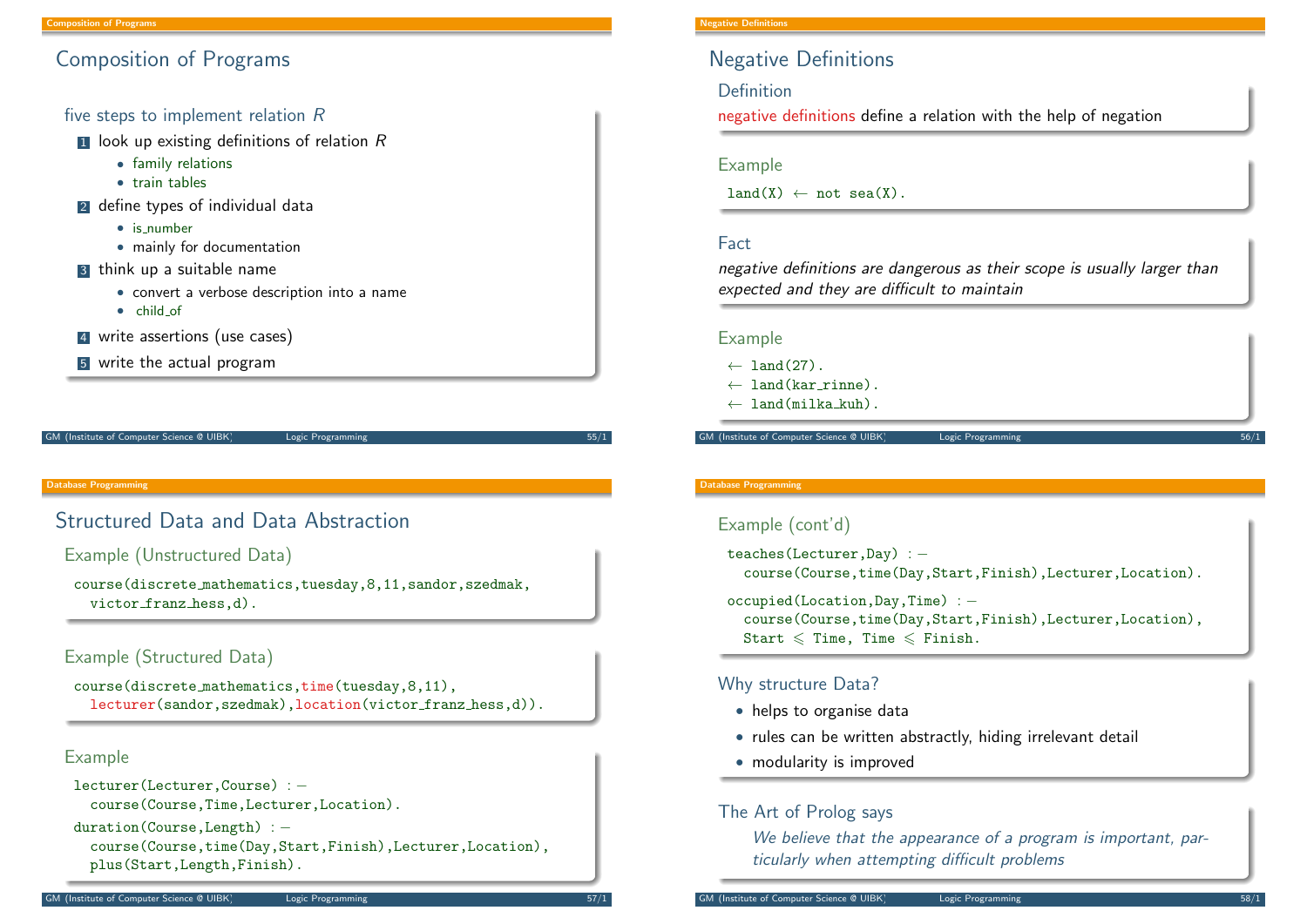# Logic Programs and the Relational Database Model

### **Observation**

the basic operations of relational algebras, namely:

- **1** union
- 2 difference
- 3 cartesian product
- 4 projection
- **5** selection
- 6 intersection

can easily be expressed within logic programming

### Example

r union  $s(X_1,\ldots,X_n) := r(X_1,\ldots,X_n)$ . r\_union\_s $(X_1,\ldots,X_n) := s(X_1,\ldots,X_n)$ .

#### (Institute of Computer Science @ UIBK) Logic Programming

#### Recursive Programming Revisited

### Example

permutationsort(Xs,Ys) : - permutation(Xs,Ys), ordered(Ys). permutation(Xs, $[Z|Zs]$ ) : – select(Z,Xs,Ys), permutation(Ys,Zs). permutation([],[]). ordered([X]).  $ordered([X,Y|Ys]) := X \leq Y$ ,  $ordered([Y|Ys])$ .  $select(X, [X|Xs], Xs)$ .  $select(X, [Y|Ys], [Y|Zs]) := select(X,Ys,Zs)$ .

### Example

```
insertionsort([X|Xs],Ys) : – insertionsort(Xs,Zs),
                              insert(X,Zs,Ys).
insertionsort([],[]).
insert(X, [1, [X]).
insert(X, [Y|Ys], [Y|Zs]) :- X > Y, insert(X,Ys,Zs).insert(X, [Y|Ys], [X, Y|Ys]) := X \leq Y.
```
### Example (Uses of append)

 $prefix(Xs,Ys) := append(Xs,As,Ys)$ .  $suffix(Xs,Ys) := append(As,Xs,Ys)$ .  $member(X,Ys) := append(As, [X|Xs], Ys).$ 

### Example

```
reverse([],[]).
reverse([X|Xs],Zs) := reverse(Xs,Ys), append(Ys,[X],Zs).reverse(Xs,Ys) := reverse(Xs,[1,Ys)).reverse([X|Xs],Acc,Ys) := reverse(Xs,[X|Acc],Ys).reverse([],Ys,Ys).
```
### Example

 $l$ ength $(\lceil$ .0).  $length([X|Xs],s(N)) := length(Xs,N).$ 

GM (Institute of Computer Science @ UIBK) Logic Programming

#### Recursive Programming Revisited

### Example

```
quicksort([X|Xs],Ys) : −
    partition(Xs,X,Littles,Bigs),
    quicksort(Littles,Ls), quicksort(Bigs,Rs),
    append(Ls,[X|Rs],Ys).
partition([X|Xs],Y,[X|Ls],Bs) : −
    X = < Y, partition(Xs, Y, Ls, Bs).
partition([X|Xs],Y, Ls,[X|Bs]) : −
    X > Y, partition(Xs, Y, Ls, Bs).
partition([], Y, [], []).
```
### Example (Recursive Datastructures)

```
isotree(nil,nil).
isotree(tree(X, Left1, Right1), tree(X, Left2, Right2)): −
    isotree(Left1,Left2), isotree(Right1,Right2).
isotree(tree(X, Left1, Right1), tree(X, Left2, Right2)) : −
    isotree(Left1,Right2), isotree(Right1,Left2).
```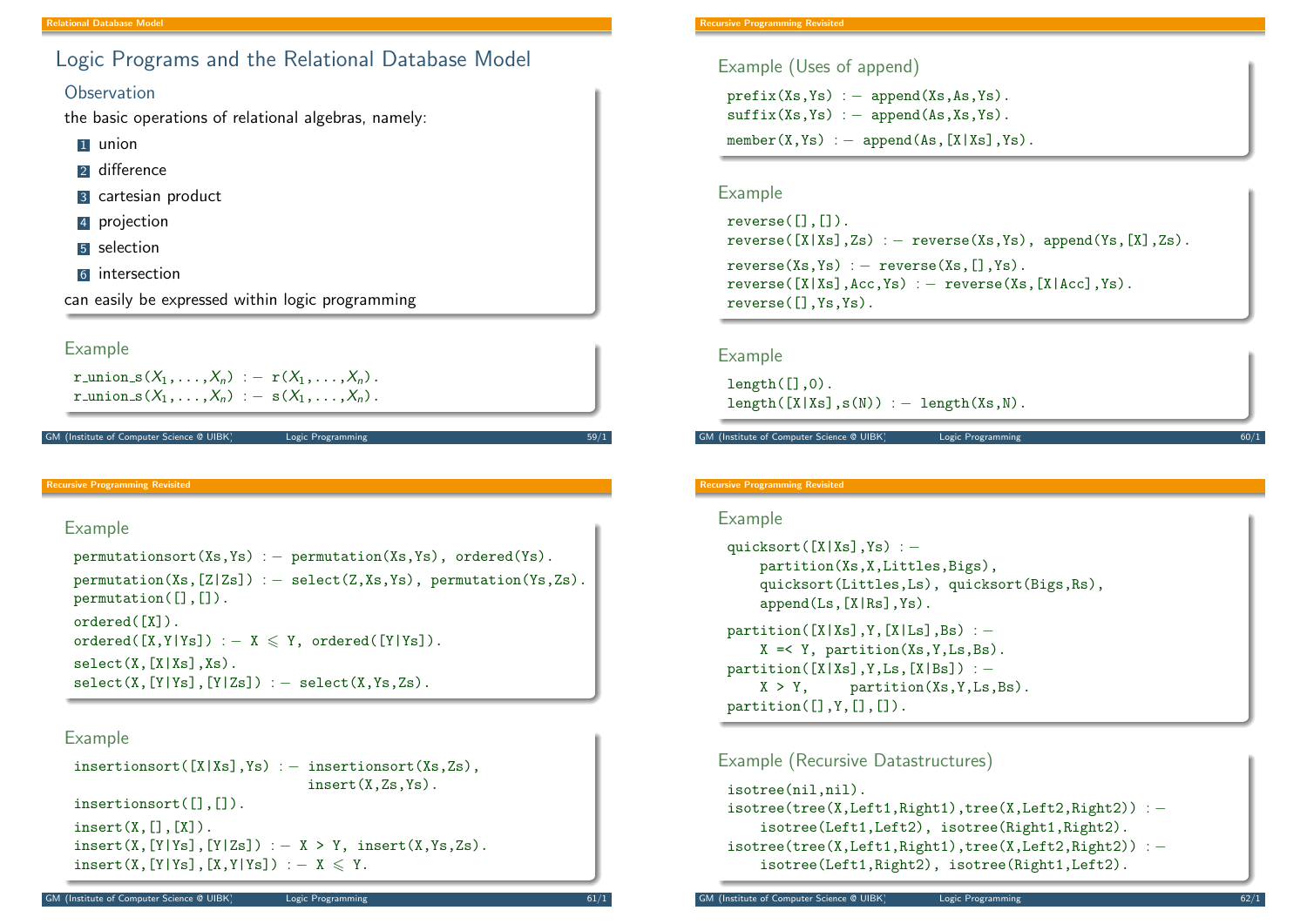# Accessing compound terms

### Definition

- functor( $Term, F, Arity$ ) is true, if  $Term$  is a compound term, whose principal functor is  $F$  with arith Arity
- $\bullet$   $\arg(N, Term, Arg)$  is true, if  $Arg$  is the  $N^{\text{th}}$  argument of  $Term$

### Example

```
: – functor(father(haran,lot), F, A)
```
 $F \mapsto f$ ather

 $A \mapsto 2$ 

### Example

```
: - arg(2,father(haran,lot),X)
```
 $X \mapsto$  lot

#### M (Institute of Computer Science @ UIBK) Logic Programming

#### <span id="page-3-0"></span>Accessing compound terms

### [Definition](#page-3-0)

- Term  $=$ .. List is true if List is a list whose head is the principal functor of Term, and whose tail is the list of arguments of Term
- $\bullet$  the operator = . is also called univ

### Example

- $: -$  father(haran, lot) =.. Xs
- $X \mapsto$  [father, haran, lot]

### Remark

- programs written with functor and arg can also be written with univ
- programs using univ are typically simpler
- programs using functor and arg are more efficient
- univ can be built from functor and arg

### Example

subterm(Term,Term). subterm(Sub,Term) : compound(Term), functor(Term,F,N), subterm(N,Sub,Term). subterm(N,Sub,Term) : - $N > 1$ .  $N1$  is  $N - 1$ , subterm(N1,Sub,Term). subterm(N,Sub,Term) : arg(N,Term,Arg), subterm(Sub,Arg).

GM (Institute of Computer Science @ UIBK) Logic Programming

#### Composing Recursive Programs

### Approach

- **1** sometimes it is useful (easier) to think of a relation as a function
- 2 use this definition for coding
- 3 afterwards see, if alternative uses make declarative sense

### Example

delete/3 removes all occurrences of an element from a list

### Example

```
delete([X|Xs],Z,?) : - X = Z, delete(Xs,Z,Ys).
delete([X|Xs],Z,?) : - dif(X,Z), , delete(Xs,Z,Ys).
delete([], X, []).delete([X|Xs],X,Ys) := delete(Xs,X,Ys).
delete([X|Xs],Z,[X|Ys]) : - dif(X,Z), delete(Xs,Z,Ys).
delete([], X, []).
```